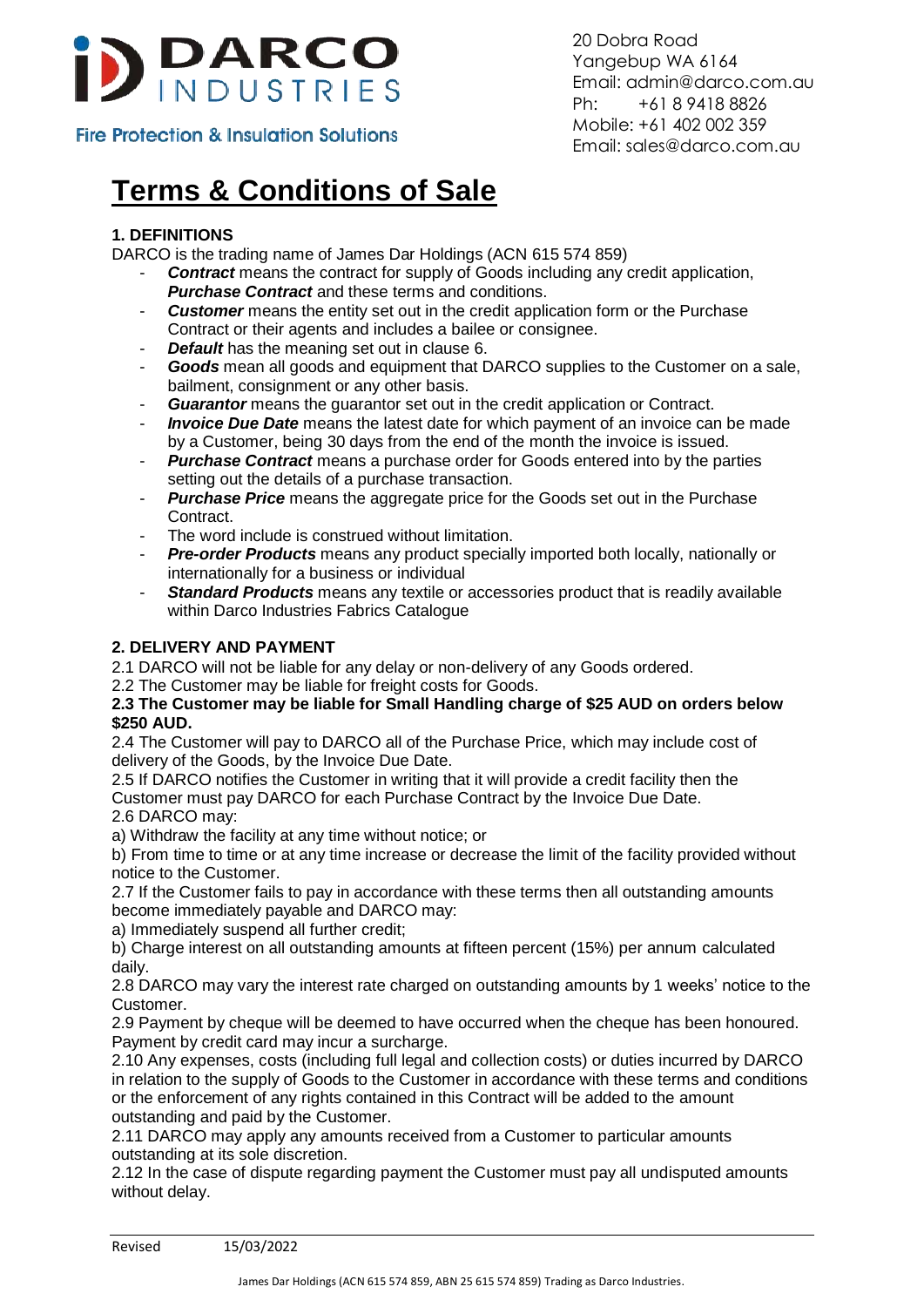

20 Dobra Road Yangebup WA 6164 Email: admin@darco.com.au Ph: +61 8 9418 8826 Mobile: +61 402 002 359 Email: sales@darco.com.au

2.13 The Customer agrees that the statement provided by an authorised representative of DARCO shall be conclusive evidence as to the amount owing to DARCO by the Customer. 2.14 DARCO reserves the right to change the Purchase Price at any time prior to acceptance of a Purchase Contract.

## **3. RETURNS**

#### **3.1 DARCO will credit the Customer in full or replace all Standard Products if: a) The Goods are returned in their original condition and packaging and in full package quantities within 30 days of dispatch;**

b) A copy of the corresponding tax invoice or delivery docket supplied with the Goods;

c) The Customer bears all freight charges incurred in returning the Goods (unless agreed otherwise).

3.2 Any credit granted by DARCO to the Customer will expire twelve months after the date of the granted.

3.3 DARCO Supply credit notes shall not be redeemable for cash.

3.4 Customer will have up to 90 days from date of purchase to return Goods

#### **3.5 A 20% restocking fee will be issued on all standard products returned within 30 days 3.6 Pre-order products are non-refundable.**

## **4. TITLE, RISK AND INSURANCE**

4.1 DARCO retains ownership of the Goods until the full Purchase Price has been received by DARCO in cleared funds.

4.2 All risk in the Goods and the responsibility to insure the Goods will pass from DARCO to the Customer when the Goods leave DARCO's possession for delivery to the Customer.

4.3 The Customer must effect, maintain and provide evidence to DARCO of:

a) Sufficient insurance cover for loss or Damage to any Goods; and

b) Where DARCO has supplied Goods on hire or consignment, third party insurance which covers the public liability risk of DARCO to a minimum amount of \$20 million.

## **5. CONSIGNMENT AND BAILMENT**

5.1 A consignment Customer must comply with the provisions of this clause in addition to all other terms and conditions.

5.2 DARCO may by written agreement choose to supply Goods to Customer's on consignment. DARCO will use reasonable endeavours to supply all Goods ordered under a consignment agreement.

5.3 DARCO may charge the Customer freight and shipping charges for Goods supplied on consignment, payable by the Invoice Due Date. .

5.4 As soon as practicable after the end of each calendar month DARCO shall render a statement to the Customer showing sales during the preceding month the amount of which is payable under clause 2.4.

5.5 DARCO bears no liability whatsoever for the nature or operation of a consignment Customer's business or employees.

5.6 A consignment Customer is solely responsible for all Goods supplied, mobilisation and demobilisation of Goods, damage to the Goods and all associated costs.

5.7 If DARCO supplies Goods including containers or other items under a bailment type arrangement, the title to any such items will remain with DARCO and clause 6 will apply. The Customer will not charge or allow any other party to use the bailed Goods.

## **6. DEFAULT AND TERMINATION**

6.1 DARCO may immediately terminate this Contract and treat as discharged all or any obligation arising from any agreement if the Customer:

a) has breached any of its obligations under this Contract and the breach remains un-remedied for seven (7) days after being notified of the breach (Default); or

b) Being a person, dies, commits an act of bankruptcy; or

c) Being a company, takes or shall have taken against it any action for its winding up placement under management, administration or receivership; or

Revised 15/03/2022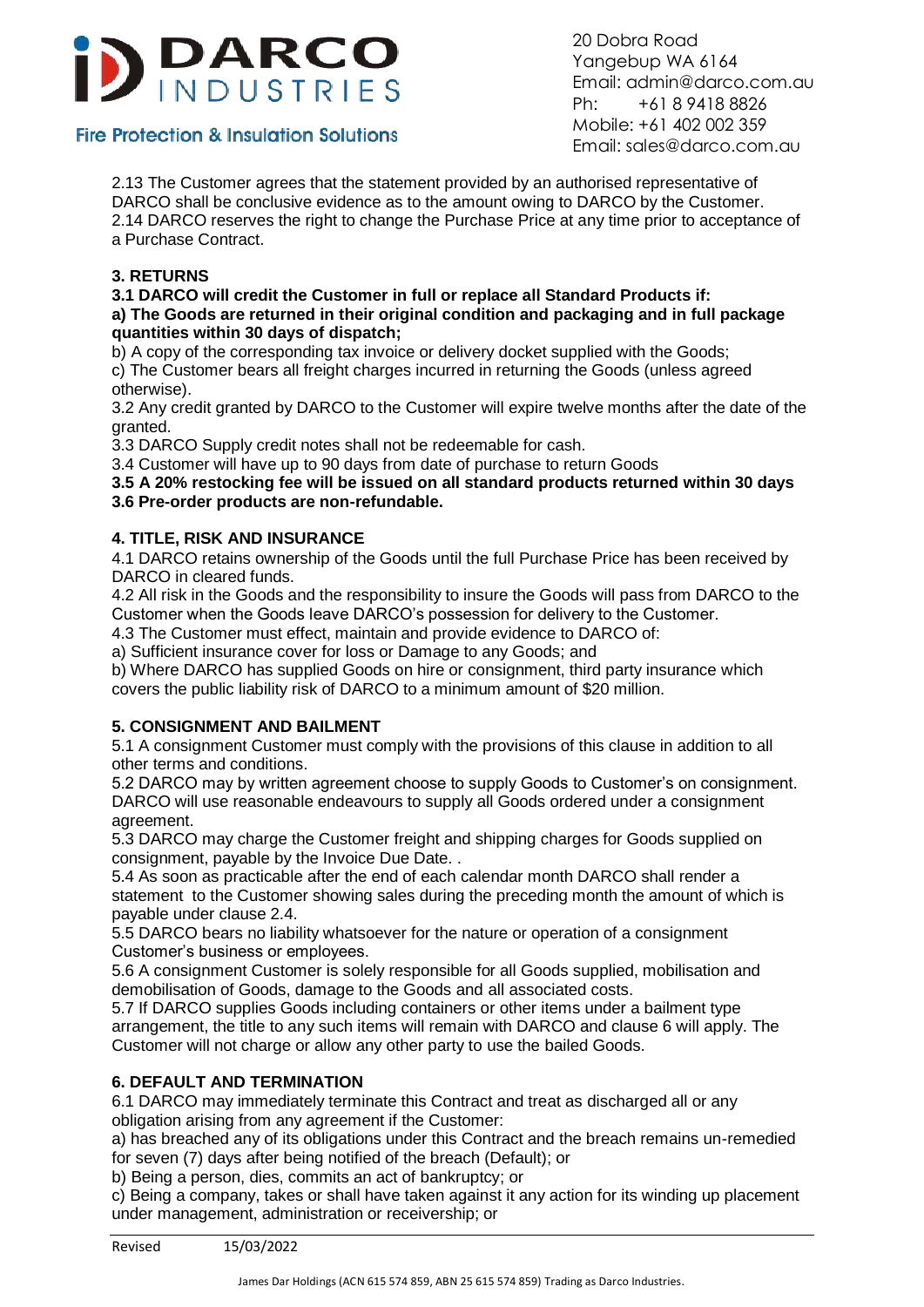

20 Dobra Road Yangebup WA 6164 Email: admin@darco.com.au Ph: +61 8 9418 8826 Mobile: +61 402 002 359 Email: sales@darco.com.au

d) Being a company has a change in effective control not approved in writing by DARCO. 6.2 Following termination DARCO may:

a) retain any security given or monies paid by the Customer or available through the enforcement of any guarantee, security or bond and apply this in reduction of any sum which may be lawfully recovered by the Customer; and

b) Enter with all lawful force upon the Customer's premises or elsewhere to take possession of and remove the Goods.

6.3 If this Contract is validly terminated by DARCO, the Customer must immediately return the Goods that remain unpaid for.

6.4 The Customer will indemnify and hold DARCO harmless against all claims, costs loss or damage in connection with the Contract including for indirect or consequential damages.

## **7. SECURITY**

7.1 If the Purchase Price is not paid in full on delivery then the Customer grants DARCO a security interest and DARCO may register a purchase money security interest over the Goods in accordance with the Personal Property Securities Act 2009 (PPSA) to secure all amounts owed to it.

7.2 The Customer will provide all information and do all things necessary to facilitate such registration. If any of the details of the Customer supplied to DARCO change, the Customer will immediately notify DARCO of these changes.

7.3 The Customer waives its rights to receive notices under clause 157 of the PPSA and confirms that sections 125, 130, 132(3) (d), 132(4), 135 and 143 of the PPSA are excluded. 7.4 If the Customer Defaults DARCO may enforce its security interest and use all lawful means and enter any property without notice to recover the Goods.

7.5 Any contract or arrangement between the Customer and a financier to finance the acquisition of Goods from DARCO shall not:

a) Alter or affect the nature of the Contract as one of sale and purchase;

b) Create any liability between DARCO and the financier in relation to the Goods; or

c) Affect, discharge or in any way limit or subordinate DARCO's security interest in or title to any unpaid Goods.

## **8. TRUST CUSTOMERS**

8.1 Where the Customer is a Trust it must produce a stamped copy of the trust deed (with all amendments) if requested by DARCO.

8.2 The Customer confirms that the trustees shall be liable for any amounts due to DARCO and that the assets of the trust shall be available to meet payment.

#### **9. GUARANTEE**

**9.1 The Guarantor (where relevant) personally guarantees payment of all amounts including interest and costs owing by the Customer to DARCO from time to time and acknowledges that no indulgence, granting of time, waiver of forbearance to sue, windingup or bankruptcy whereby the Guarantor would be released as a surety in any way, releases the Guarantor from liability under these terms and conditions.**

**9.2 The Guarantor must immediately pay such outstanding amounts to DARCO upon demand regardless of whether Default has occurred.**

#### **10. GENERAL**

10.1 The Customer signatory warrants that it has full power and authority to bind the Customer to the obligations under the Contract.

10.2 All notices required by this Contract may be given by direct communication, either by telephone, electronically, fax or post to the addresses and numbers included in this Contract. If sent by post, a Notice will be considered to have been received, unless the contrary is shown, at the time when the Notice would have been delivered in the ordinary course of the post. 10.3 Each clause in these Terms is severable and if any clause is held to be illegal, unenforceable, or in breach of any provision of Australian law, then that clause alone will be severed to the extent of the breach and all other clauses will remain effective.

Revised 15/03/2022